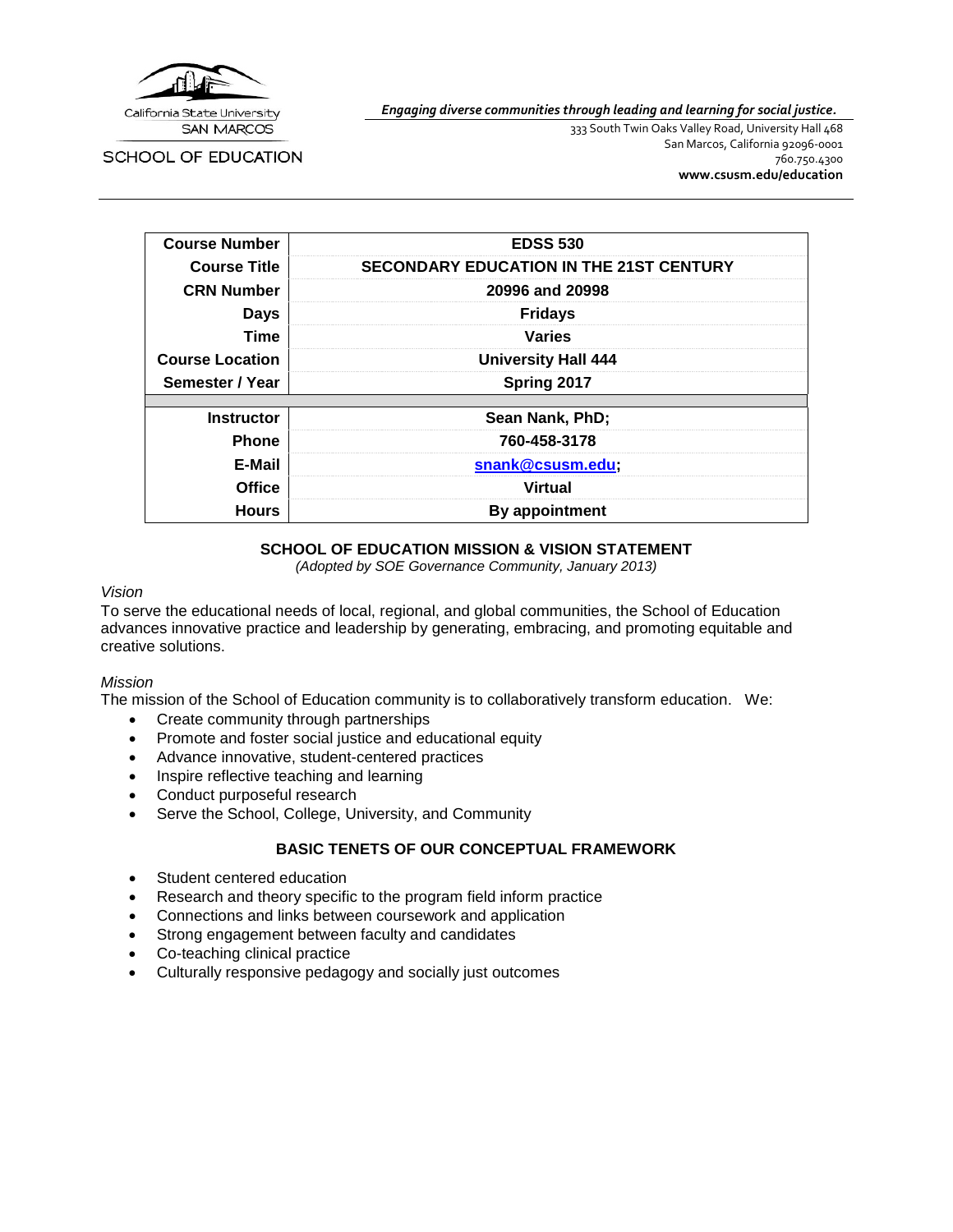# **TABLE OF CONTENTS**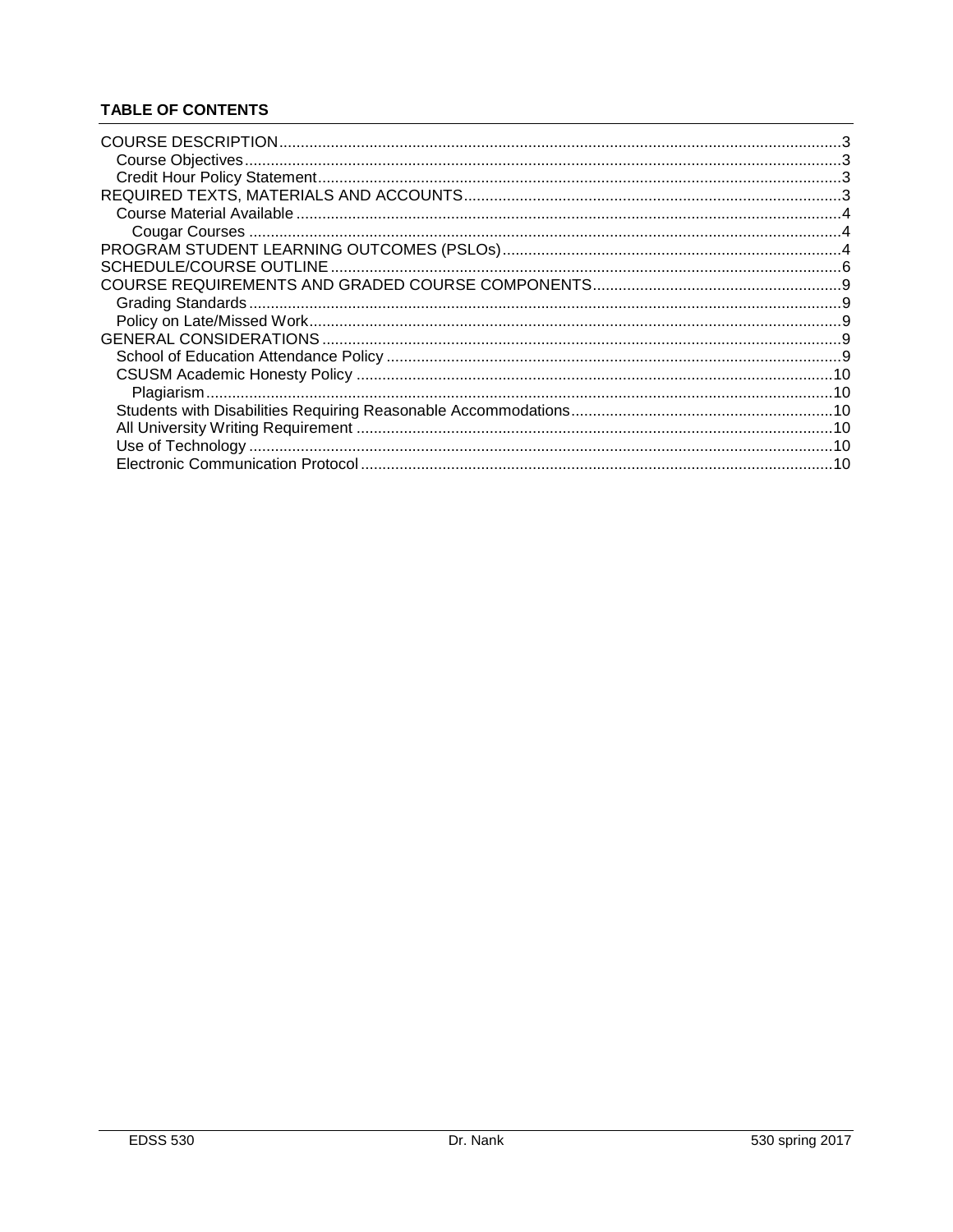## **COURSE DESCRIPTION**

<span id="page-2-0"></span>The purpose of this course is to give the future high school teacher the opportunity to explore models and strategies that are on the cutting edge of the high school reform movement as we move forward through the 21st Century. Recent reform documents and the emergence of online education, mobile technology, and alternative modes of curriculum delivery (e.g. flipped and blended classroom models), provide the framework for the course. This theme is explored using the basic tenet of connectivism and the learning theories of Lave and Wenger. The use of a personal learning network (PLN), a 20% project, and a digital curriculum project will be explored in great detail. Assignments connected to the creation and maintenance of a PLN are aimed at linking theory to practice. Consequently, one of the requirements embedded in these assignments is the expectation that many of them will be completed through reflection on an educational blog or website

# **Course Prerequisites**

Admission to the Single Subject Program, EDUC 350, EDUC 364, EDUC 422, EDSS 511, EDSS 521, & EDSS 555 and completion of CP I.

# **Course Objectives**

Upon completion of this course, the teacher candidate will be able to demonstrate knowledge, understanding, appreciation, and practical skills for applying:

- 1. Characteristics (dispositions) and practices (strategies) of the teacher in the reformed, 21st Century high school;
- 2. Community connections, such as relationships with parents, service learning, and school to career;
- 3. Research in teaching and learning, in particular connectivism and online education;
- 4. Observation and reflection as an integral part of practice; and
- 5. Characteristics and practices of the reformed, 21st Century high school.

## <span id="page-2-1"></span>**Credit Hour Policy Statement**

In all credential course work, it is expected that for every one hour of contact time, you will complete approximately two to three hours of work outside of class.

## **REQUIRED TEXTS, MATERIALS AND ACCOUNTS**

(We recommend purchasing books from:<http://www.abebooks.com/> , [http://www.amazon.com](http://www.amazon.com/) or <http://www.half.ebay.com/> )

- Nank, S. D. (Interviewee), Vicki Davis (Interviewer). (2018). iPad for masterful math: Randomizing formative math assessment. Episode 228. Retrieved from: [http://www.coolcatteacher.com/ipads](http://www.coolcatteacher.com/ipads-masterful-math-randomizing-formative-math-assessment/)[masterful-math-randomizing-formative-math-assessment/](http://www.coolcatteacher.com/ipads-masterful-math-randomizing-formative-math-assessment/)
- Nank, S. D. (2017). Seven steps for adapting technology to the classroom. Southeast Education Network (SEEN) (19, 1). Retrieved from: [http://www.seenmagazine.us/Articles/Article-Detail/ArticleId/6500/Seven-Steps-for-Adapting-](http://www.seenmagazine.us/Articles/Article-Detail/ArticleId/6500/Seven-Steps-for-Adapting-Technology-to-the-Classroom)[Technology-to-the-Classroom](http://www.seenmagazine.us/Articles/Article-Detail/ArticleId/6500/Seven-Steps-for-Adapting-Technology-to-the-Classroom)
- Nank, S. D. (Interviewee), Schaffhauser, D. (Author). (2017). What's out in 2017: 5 ed tech trends on the way out in 2017. THE Journal: Transforming Education Through Technology (44, 2). pp. 14 – 17. Retrieved from: [https://digital.1105media.com/THEJournal/2017/THE\\_1703/TJ\\_1703Q1.html#p=1](https://digital.1105media.com/THEJournal/2017/THE_1703/TJ_1703Q1.html#p=1)
- Nank, S. D. (Interviewee), Schaffhauser, D. (Author). (2017). What's hot: 9 major ed tech trends for 2017. THE Journal: Transforming Education Through Technology. Retrieved from: <https://thejournal.com/articles/2017/01/12/whats-hot-9-major-ed-tech-trends-for-2017.aspx>
- Richardson, W. (2013). *Why school?: How education must change when information and learning are everywhere*. New York: Ted.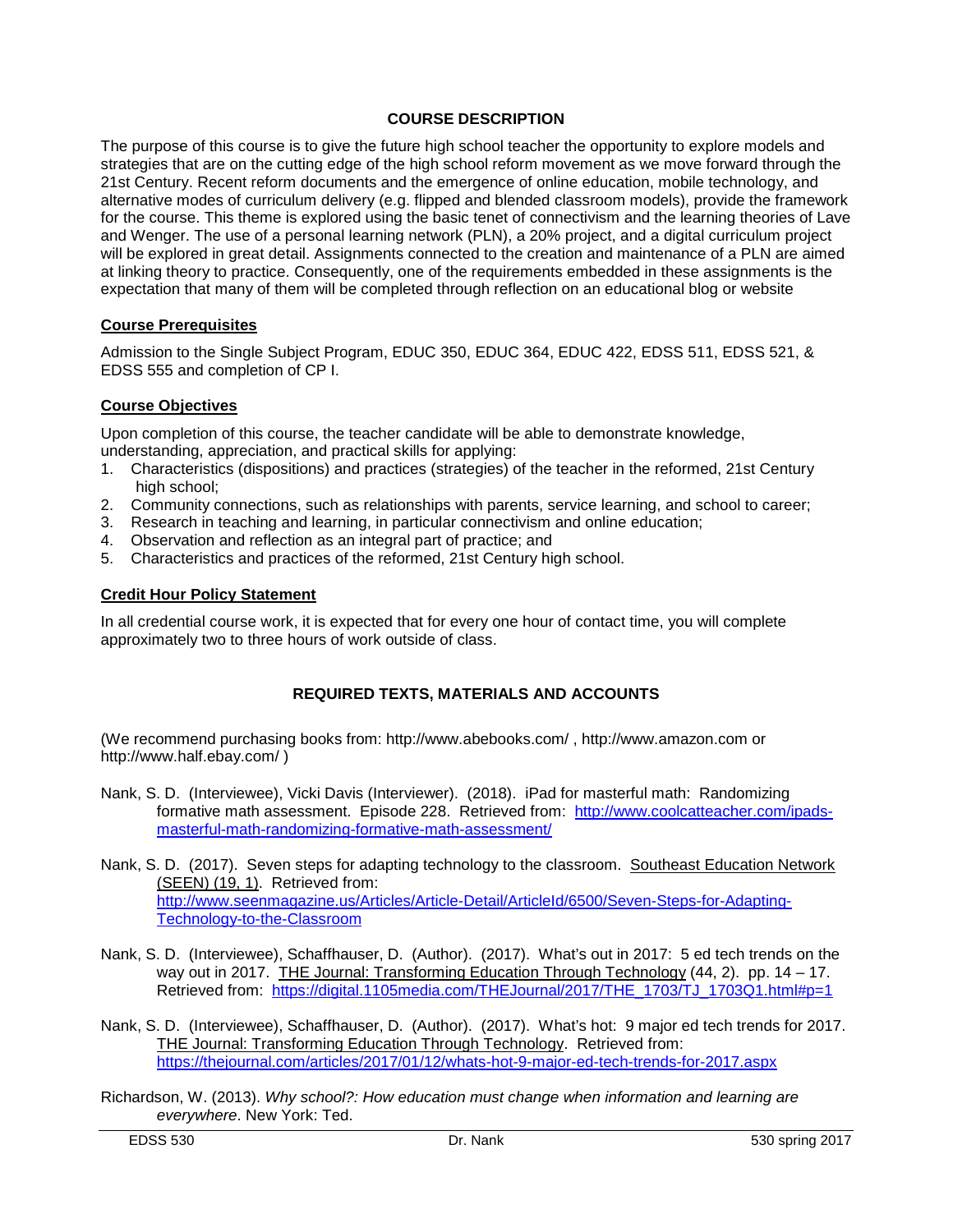- Thomas, D., & Seely Brown, J. (2011). A New Culture of Learning: Cultivating the Imagination for a World of Constant Change. N.p.: CreateSpace Independent Publishing Platform.
- Wagner, T. (2008). *The Global Achievement Gap: Why even our best schools don't teach the new survival skills our children need - and what we can do about it.* New York, NY: Basic Books

## *Recommended Texts Selections may be included in electronic readings.*

Lave, J., & Wenger, E. (1991). *Situated Learning: Legitimate peripheral participation*. New York, NY: Cambridge University Press.

Wong, Harry K, *The First Days of School*, ISBN 978-0-9764233-1-7, 4th ed; hard copy or e-book; Effective Teaching.com

### **Authorization to Teach English Learners**

This credential program has been specifically designed to prepare teachers for the diversity of languages often encountered in California public school classrooms. The authorization to teach English learners is met through the infusion of content and experiences within the credential program, as well as additional coursework. Candidates successfully completing this program receive a credential with authorization to teach English learners.

*(Approved by CCTC in SB 2042 Program Standards, August 02)*

### <span id="page-3-1"></span><span id="page-3-0"></span>**Course Material Available**

### **Cougar Courses**

Your assignments, syllabus, supplemental materials, current grades, and folders for turning in assignments are all accessible via your Cougar Courses portal. There will also be videos and links to supplement your activities during the course.

## **CREDENTIAL PROGRAM STUDENT LEARNING OUTCOMES (PSLO)**

<span id="page-3-2"></span>Teacher Candidates will be required to complete a Teaching Performance Assessment, show proof of Teacher Performance Expectations and complete critical assessment tasks- specific assignments for this course. It is the teacher candidates responsibility to understand expectations and complete assignments by stated due dates.

## **Teacher Performance Expectation (TPE) Competencies**

The course objectives, assignments, and assessments have been aligned with the CTC standards for the Single Subject Credential. This course is designed to help teachers seeking a California teaching credential to develop the skills, knowledge, and attitudes necessary to assist schools and district in implementing effective programs for all students. The successful candidate will be able to merge theory and practice in order to realize a comprehensive and extensive educational program for all students. You will be required to formally address the following TPEs in this course:

## **TPE 8 – Learning About Students**

- *Understands child and adolescent development to better understand students*
- *Uses formal and informal methods to learn about students to assess students' prior mastery*
- *Uses interpersonal interactions to learn about students' abilities*
- *Connects with the various factors that can affect student learning and modifies instruction to includes all students*

### **TPE 11- Social Environment**

- *Understands the importance of the social environment*
- *Establishes and maintains a positive environment for learning*
- *Creates classroom community through promotion of students' social competence and natural peer*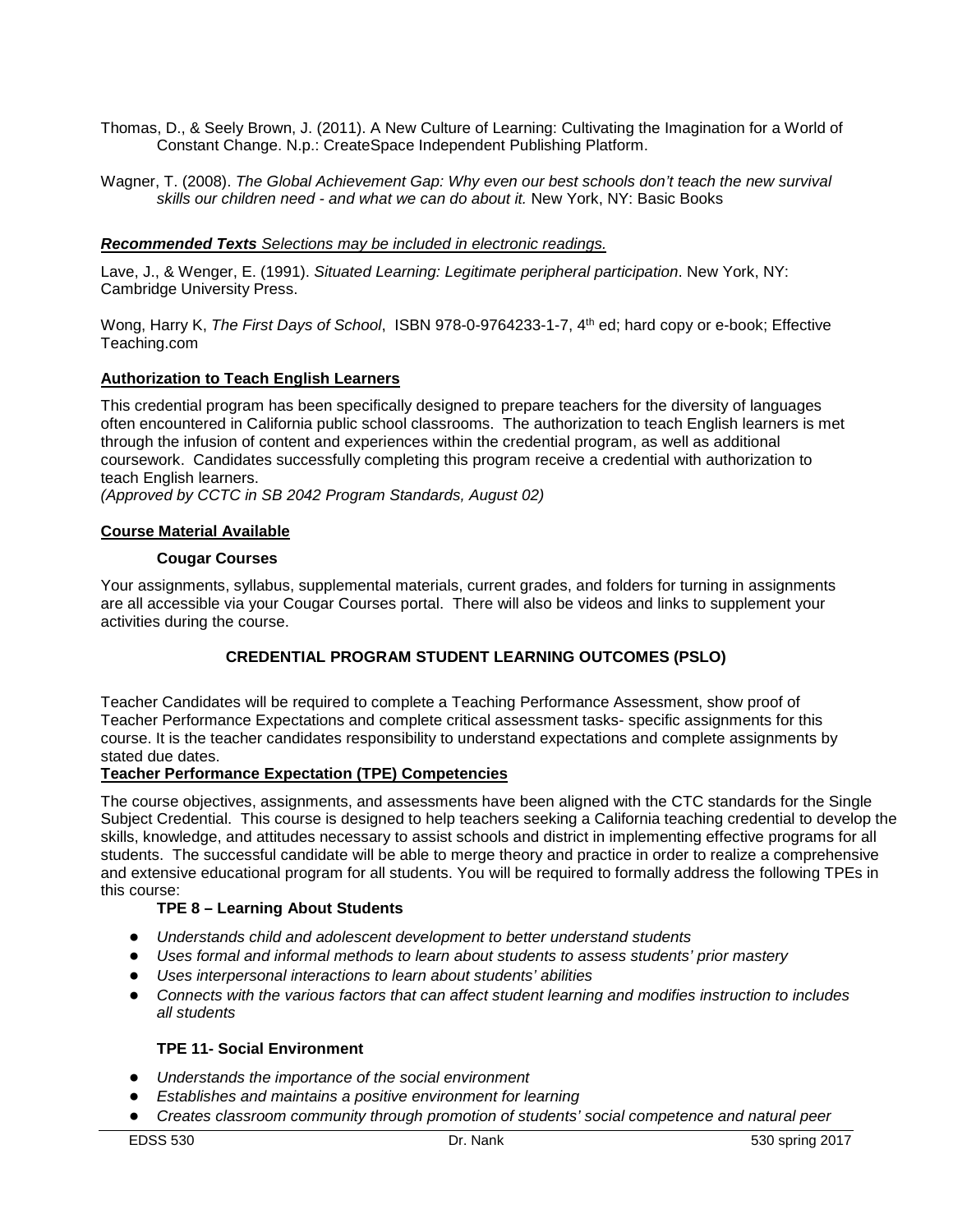#### *supports* **Teacher Performance Assessment**

Beginning July 1, 2008 all California credential candidates must successfully complete a state-approved Teacher Performance Assessment (TPA), as part of the credential program of preparation. During the 2015- 16 academic year the CSUSM credential programs will use either the CalTPA (California Teacher Performance Assessment) or the edTPA (Educative Teacher Performance Assessment).

# **edTPA**

Beginning in fall 2015, for newly entering initial candidates, the CSUSM assessment system is the edTPA. To assist with your successful completion of the edTPA, a capstone class is part of your curriculum. In this class edTPA related questions and logistical concerns are addressed. Additional support materials are available on the edTPA website: [http://www.edtpa.com/PageView.aspx?f=GEN\\_Candidates.html](http://www.edtpa.com/PageView.aspx?f=GEN_Candidates.html)

Additionally, to support your success in your credential program and with TPA, SOE classes use common pedagogical language, lesson plans (lesson designs), and unit plans (unit designs).

# **Expected Dispositions for the Education Profession**

Education is a profession that has, at its core, certain dispositional attributes that must be acquired and developed. Teaching and working with learners of all ages requires not only specific content knowledge and pedagogical skills, but positive attitudes about multiple dimensions of the profession. The School of Education has identified six dispositions that must be evident in teacher candidates: social justice and equity, collaboration, critical thinking, professional ethics, reflective teaching and learning, and life-long learning. These dispositions have observable actions that will be assessed throughout the preparation program. For each dispositional element, there are three levels of performance - *unacceptable*, *initial target*, and *advanced target*. The description and rubric for the three levels of performance offer measurable behaviors and examples.

<span id="page-4-0"></span>The assessment is designed to provide candidates with ongoing feedback for their growth in professional dispositions and includes a self-assessment by the candidate. The dispositions and rubric are presented, explained and assessed in one or more designated courses in each program as well as in clinical practice. Based upon assessment feedback candidates will compose a reflection that becomes part of the candidate's Teaching Performance Expectation portfolio. Candidates are expected to meet the level of *initial target* during the program.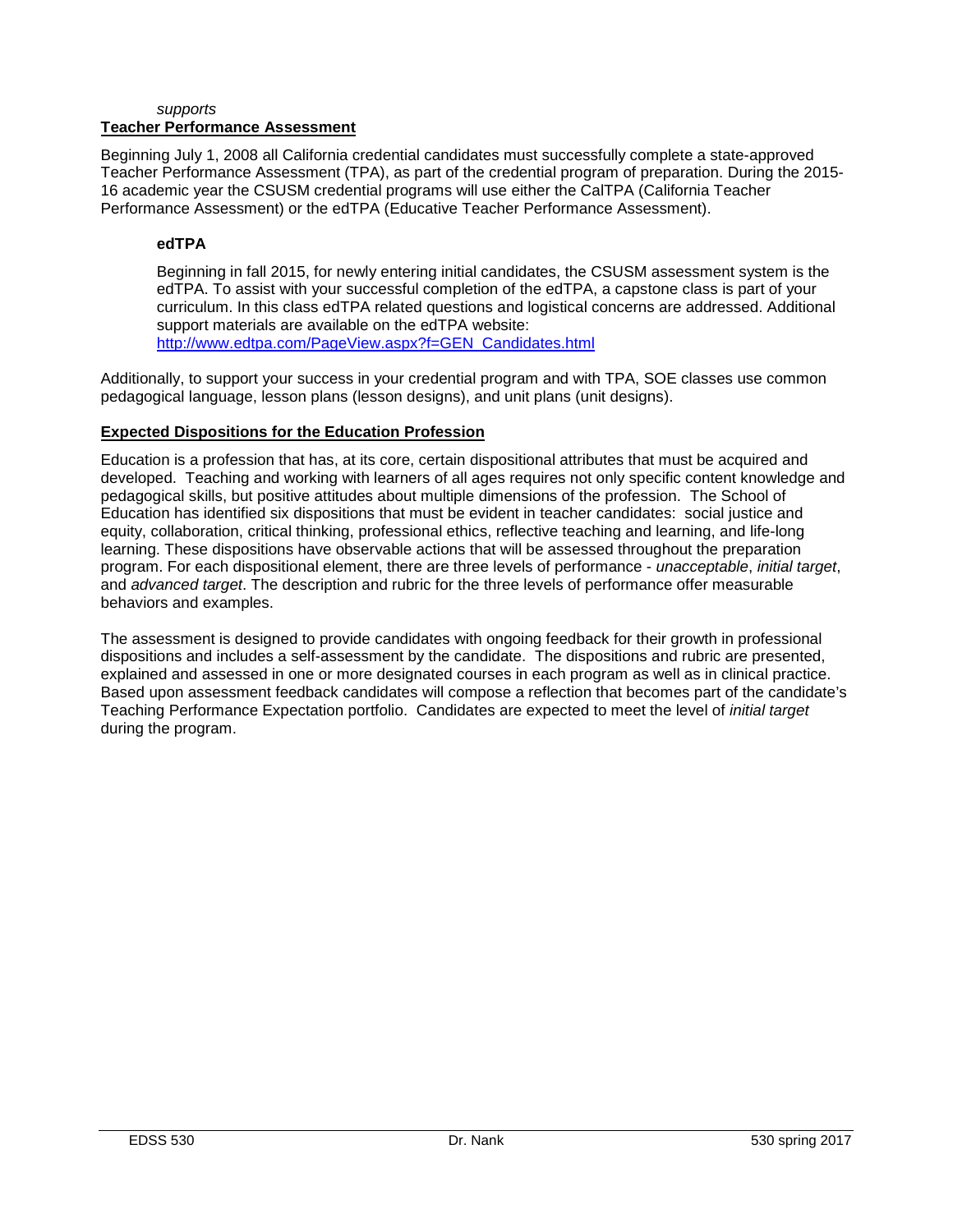# **COURSE CALAENDAR, ASSIGNMENTS AND RUBRICS**

## **SCHEDULE/COURSE OUTLINE**

Due to the dynamic nature of the Spring 2018 Single-Subject Program schedule, there is a possibility that the schedule will be changed based on the needs of the class. A link to the online-collaborative schedule will be given on the first day of class.

Professor(s) will update the expectation of the class weekly in Moodle (Cougar Courses). Students are required to check the course Moodle weekly to ensure the topic and assignment for each week is clearly understood and to maintain an active presence in the online Community.

| <b>Date</b>                                                                                                        | <b>Topic</b>                                                                      | <b>Assignment</b>                                                                                                                                                                                                                                                                                     |
|--------------------------------------------------------------------------------------------------------------------|-----------------------------------------------------------------------------------|-------------------------------------------------------------------------------------------------------------------------------------------------------------------------------------------------------------------------------------------------------------------------------------------------------|
| Session 1<br><b>January 26</b><br><b>Face To Face</b>                                                              | Getting to know you<br>How to use your PLN for<br><b>Professional Development</b> | Complete the "getting to know you survey"<br>Check Set-up for accounts and clean up<br>your PLN:<br>G-Mail, Twitter, Weebly (About<br>$\circ$<br>Me Page), Set-up Instagram,<br>Google +/Communities<br>If you have not done so, make your<br>website (through Weebly or another<br>platform).        |
| Session 2<br>February 2<br><b>Guest Speaker</b><br><b>Online Session</b><br>4 hours of online<br>asynchronous work | Richardson: Why School?<br>PLN - Discuss your focus                               | Personal Learning Networks (PLN)<br>Technology Expert Project (TEP)<br>Choose your Technology DUE<br>$\bullet$<br>READ Richardson book Why School (51<br>$\bullet$<br>pages) BLOG reflection (3 points)<br>For every BLOG, the original post is due<br>Tuesdays and peer responses are due<br>Fridays |
| Session 3<br>February 9<br><b>Guest Speaker</b><br><b>Online Session</b><br>4 hours of online<br>asynchronous work | Wagner: The Global<br>Achievement Gap<br>TEP plan                                 | PLN Blog DUE (20 points)<br>READ the Nank articles: Seven steps<br>article, What's hot article, What's out<br>article, and iPad article.<br><b>BLOG</b> reflection (3 points)                                                                                                                         |
| Session 4<br>February 16<br><b>Face To Face</b>                                                                    | Wagner: The Global<br>Achievement Gap<br>App Smash/Slam plan                      | READ Wagner: The Global Achievement<br>$\bullet$<br>Gap (Intro, Chapter 1)<br>BLOG reflection (3 points)                                                                                                                                                                                              |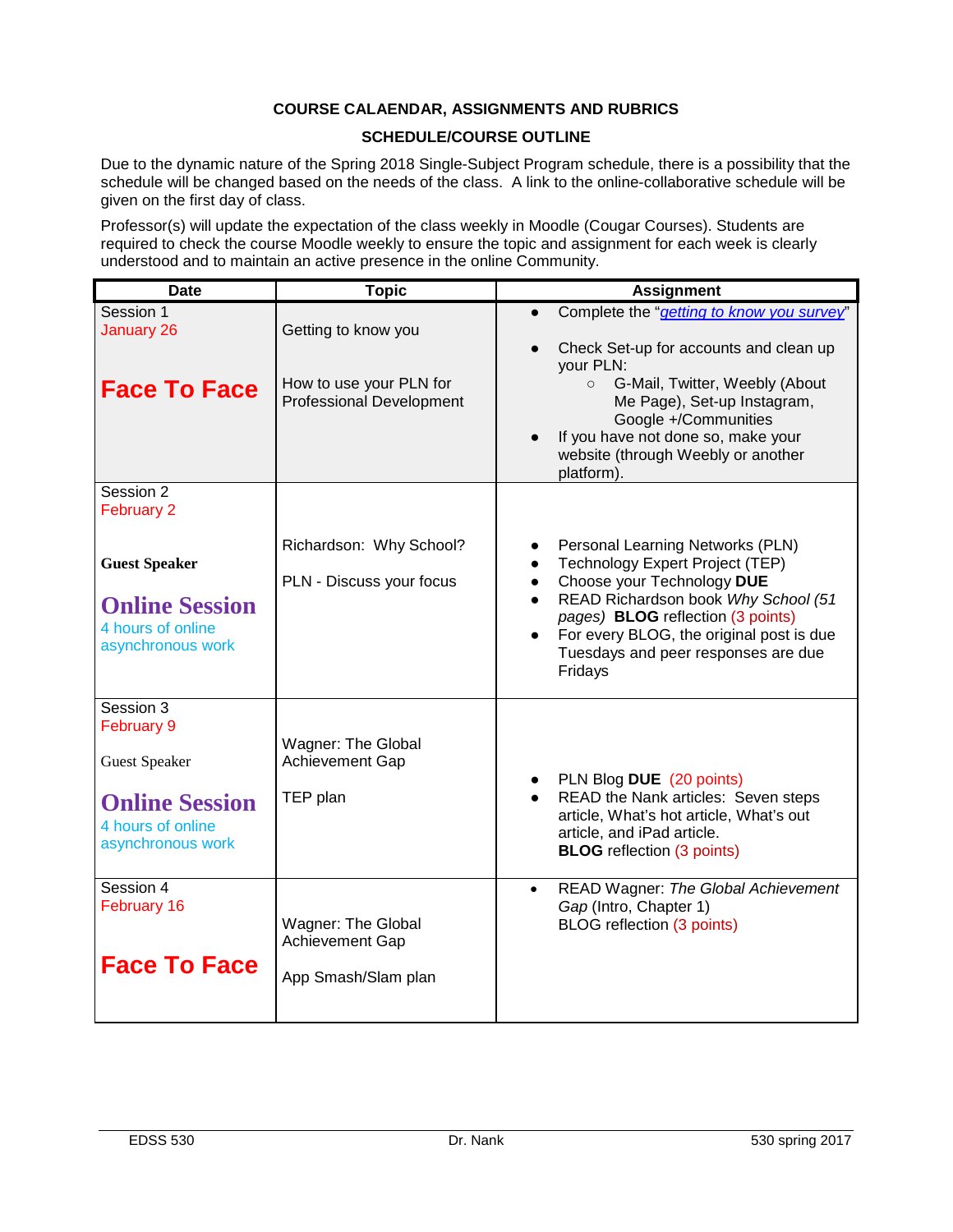| Wagner: The Global<br>Achievement Gap<br>Thomas/Seely Brown: A New                                                    |                                                                                                                                                                                                                                                   |
|-----------------------------------------------------------------------------------------------------------------------|---------------------------------------------------------------------------------------------------------------------------------------------------------------------------------------------------------------------------------------------------|
| <b>Culture of Learning</b>                                                                                            | TEP Paper DUE (20 points)<br>READ Wagner: The Global Achievement<br>$\bullet$<br>Gap (Chapter 2)<br><b>BLOG</b> reflection (3 points)<br>READ Thomas/Seely Brown: A New<br>Culture of Learning (Chapters 1-2)<br><b>BLOG</b> reflection (3 point) |
| Thomas/Seely Brown: A New<br>Culture of Learning<br>App Smash/Slam                                                    | Post the App Smash/Slam to your website<br>$\bullet$<br>(20 points)<br>READ Thomas/Seely Brown: A New<br>$\bullet$<br>Culture of Learning (Chapters 3-4)<br><b>BLOG</b> reflection (3 point)                                                      |
| DCP plan<br>Thomas/Seely Brown: A New<br><b>Culture of Learning</b>                                                   | Thomas/Seely Brown: A New Culture of<br>Learning (Chapters 5-6)<br>BLOG reflection (2 point)                                                                                                                                                      |
| Manage your online<br>reputation<br>edTPA Task 2 video<br>recording weeks (decide on<br>time with teacher-see letter) | DCP embedded on personal website DUE<br>(20 points)                                                                                                                                                                                               |
|                                                                                                                       | Joint Session - Reflection                                                                                                                                                                                                                        |

# **COURSE ASSIGNMENTS FOR SECONDARY EDUCATION IN THE 21ST CENTURY: NANK (350 pts) Class participation**

(20 points): Students are responsible for completing the assigned readings for each week. Most class reading will be assigned well in advance of when they are expected to be completed. Additionally, students are expected to actively engage in critical dialogue in online environments.

# *Personal Learning Network - (PLN)*

(20 points): Each student will maintain the personal learning network, or PLN, started during the fall semester to investigate an area of education that aligns with his/her passion. Participation in the network will be targeted in this semester as a professional development resource to inform the three projects that will make up your PLN grade. The following digital tools, and some other tools discussed/discovered by the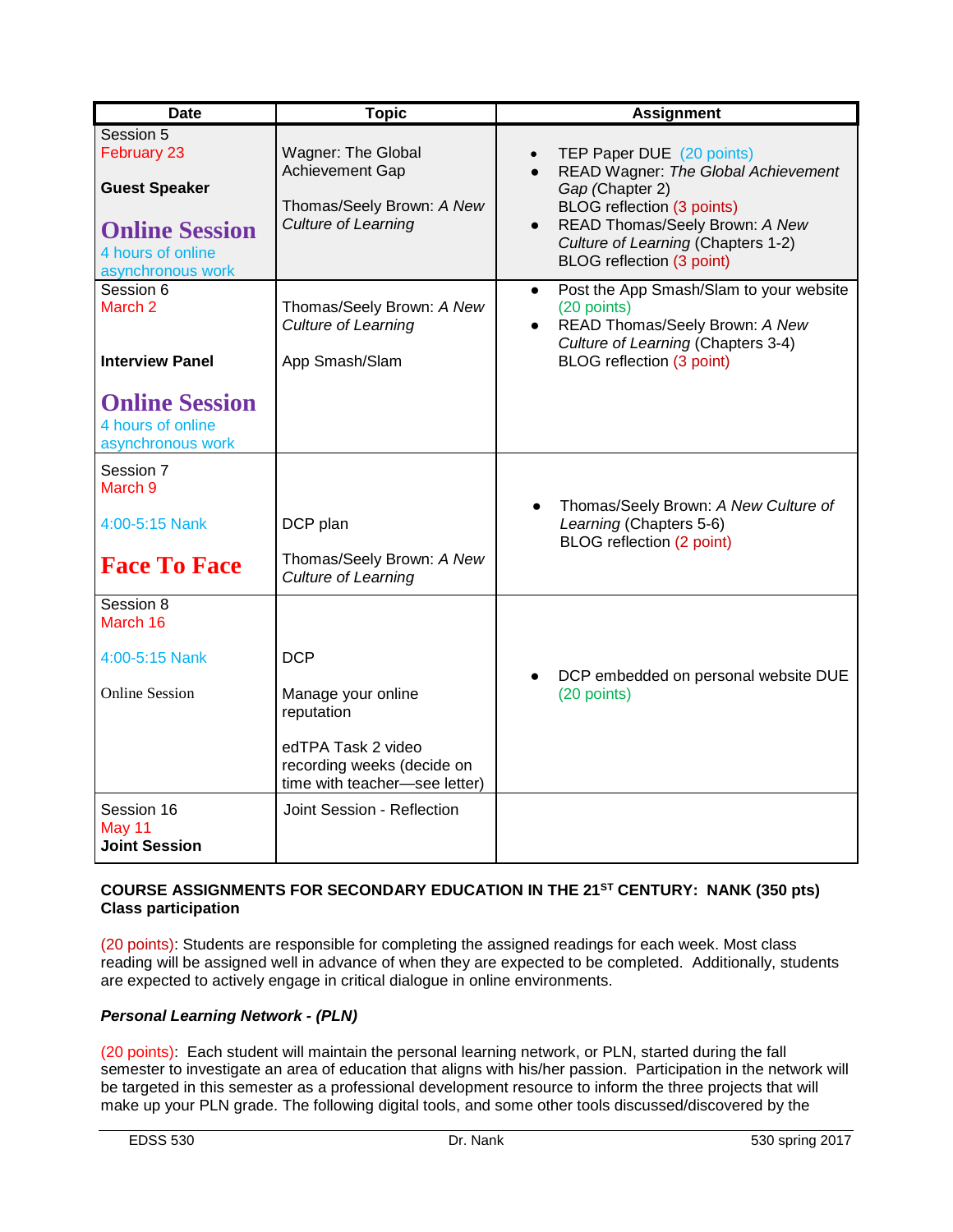class, will be the medium of the PLN: Twitter, Social bookmarking/content curation tools (Diigo, Learnist, Scoop.it, Pinterest, LearnZillion, etc.), digital discussion forums or communities (online communities of educators on Google+, Facebook, or Ning networks). You will also read about educational technology of your choosing and reflect on the reading on your website throughout the semester. Part of this process is to find your professional voice in a digital environment. This will entail not only blogging and participating in online educational chats, but commenting on other blogs/posts from educators around the globe. Consider the following essential questions:

- How do I learn?
- How can technology promote learning at the individual and group level?
- How can technology enhance my ability to connect in a global society?
- How can technology be leveraged in today's classroom?

The culmination of the PLN will be completed blog posts in Cougar Courses discussing how you are using your PLN to inform your TEP.

# *Technology Expert Project (TEP)*

(20 points): You will become an expert in one area of educational technology by learning about a technological resource of your choosing that you can use in your classroom with your students. You will establish yourself as an expert in this technology. The technology should be something useful for teachers and/or students in a classroom setting. Choose the technology wisely as this will be threaded throughout your PLN assignments.

The learning outcome must be something you can measure on a success continuum. (Example of non-specific learning outcome: I want to learn how to use google classroom. Example of a more specific learning outcome: I want to learn how to create classes, post assignments, and increase collaboration using google drive in google classroom. The latter is something that has an outcome that will not overwhelm you and is easy to determine success). **The best types of projects incorporate different technological resources in a meaningful way that positively affects student learning.** Choose technology that you have some comfort with so you can build upon your expertise – something you can use during your second semester clinical experience is great but is not necessary given the diverse and sometimes limited access to technology in schools and classrooms.

You will choose a particular technology, hardware, software, etc. and by the end of the term you will share your knowledge about the technology while building a resource teachers and/or students can use in the classroom. The Technology Expert Project will culminate with your digital learning diary. The technology will be shared with your peers with the App Smash/Slam assignment and the project you design will be shared on your website via the Digital Curriculum Project assignment.

The culmination of the TEP will be a two page paper where you identify your goal(s) for the TEP, steps to achieve the goals, technology you will use to achieve the goals, and how the TEP is intended for use in a K-12 classroom.

## *App Smash/Slam*

(20 points): To teach both screencasting and the use of tablet, or web-based applications for learning, you will create a 3-5 minute "App Smash," screencast that introduces your classmates to how to use the technology you choose for the Technology Expert Project. Include a description of the app or technology, who can/should use them, and how it could be used for learning.

The culmination of the App Smash/Slam will be a video uploaded to YouTube and embedded on your website.

## *Digital Curriculum Project (DCP)*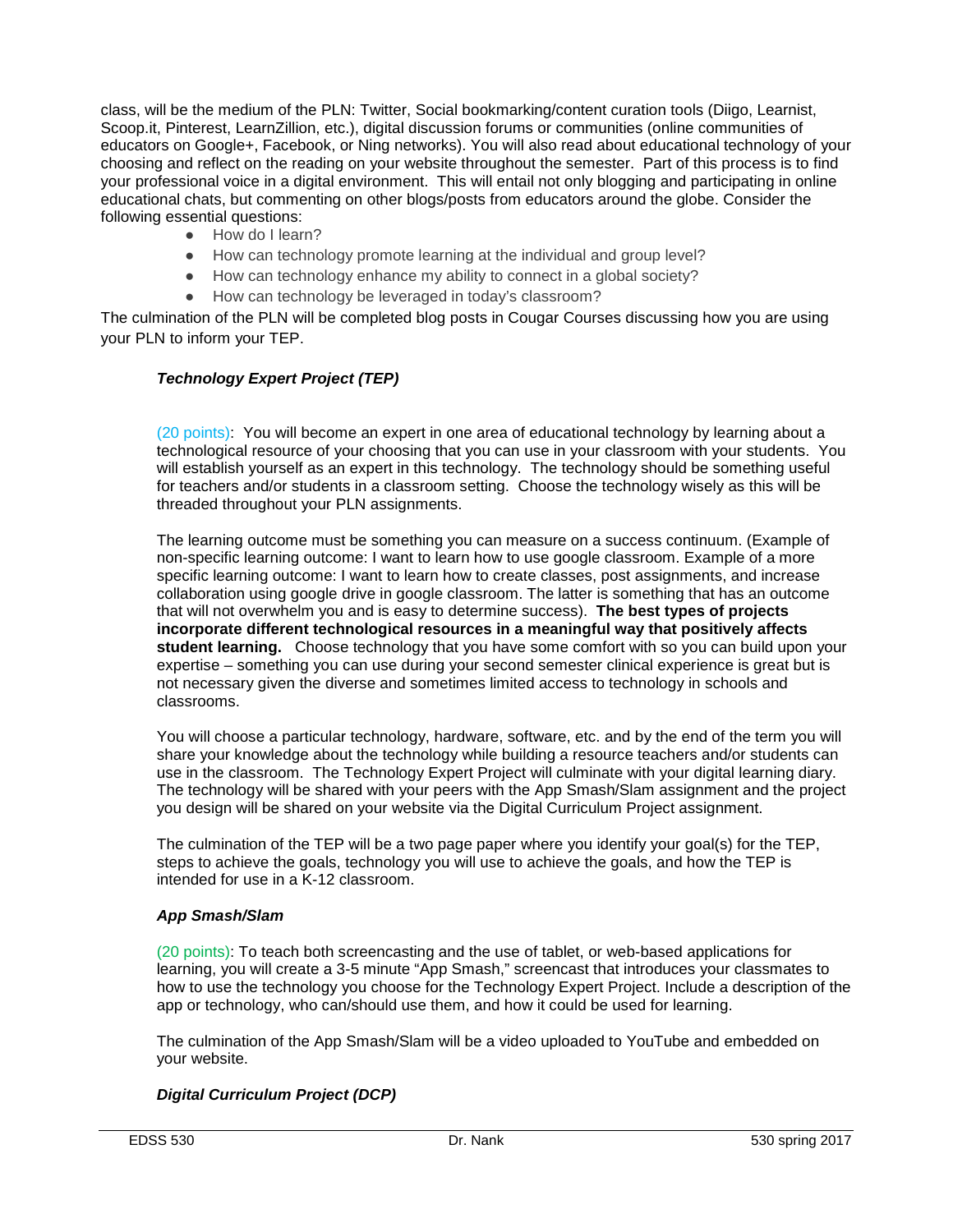(20 points): Students, including college students, are very good consumers of Internet content. Whether this be for learning or for pure entertainment, the web has been ubiquitous in its influence on our culture. For this project, you will become a producer of web content as you create a learning experience for students at the elementary, middle or high school level. The expectation is that you will use technology chosen during the TEP coupled with other technological resources to create your curriculum. The project will be multi-media and accessible on your website. It can be thematic or related to a specific content area. The curriculum must be self-contained and able to be shared publicly on the web.

The culmination of the DCP will be embedded curriculum in your website. The curriculum should detail how to use the technology you chose for your PLN and TEP in a K-12 classroom.

# <span id="page-8-0"></span>**Grading Standards**

Grades will be based on the following grading scale:

| Α |   |       |     |
|---|---|-------|-----|
| B | . |       | 39. |
| С | . |       | 79. |
| D |   |       | ວອ  |
| E | . | ow 60 |     |

## **Final Exam Statement**

There is no final exam for this course.

## <span id="page-8-1"></span>**School of Education Attendance Policy**

Due to the dynamic and interactive nature of courses in the School of Education, all candidates are expected to attend all classes and participate actively. At a minimum, candidates must attend more than 80% of class time, or s/he may not receive a passing grade for the course at the discretion of the instructor. Individual instructors may adopt more stringent attendance requirements. Should the candidate have extenuating circumstances, s/he should contact the instructor as soon as possible. *(Adopted by the COE Governance Community, December, 1997).*

## **Course-Specific Attendance and Participation Policy:**

*This course approaches content in a variety of ways. Structured interactions, group processes, oral presentations, guided discussion of readings, and self-disclosure exercises are the norm. Students are expected to have read assigned materials by the date indicated in the syllabus, and should be prepared to discuss readings individually or in variously structured groups. The degree of your engagement in these processes forms the basis for points assigned. Due to the fast paced and highly interactive nature of the course, regular attendance and full participation are expected: teaching and learning is difficult (if not impossible) if one is not present for and engaged in the process. Therefore, the above COE Attendance Policy is amplified as follows:*

- *Missing more than one class meeting will result in the reduction of one letter grade.*
- *Arriving late or leaving early on more than two occasions will result in the reduction of one letter grade.*

## **Policy on Late/Missed Work**

Late work will not be accepted. The instructor (University Supervisor) should be contacted by the candidate to discuss unusual or special circumstances.

.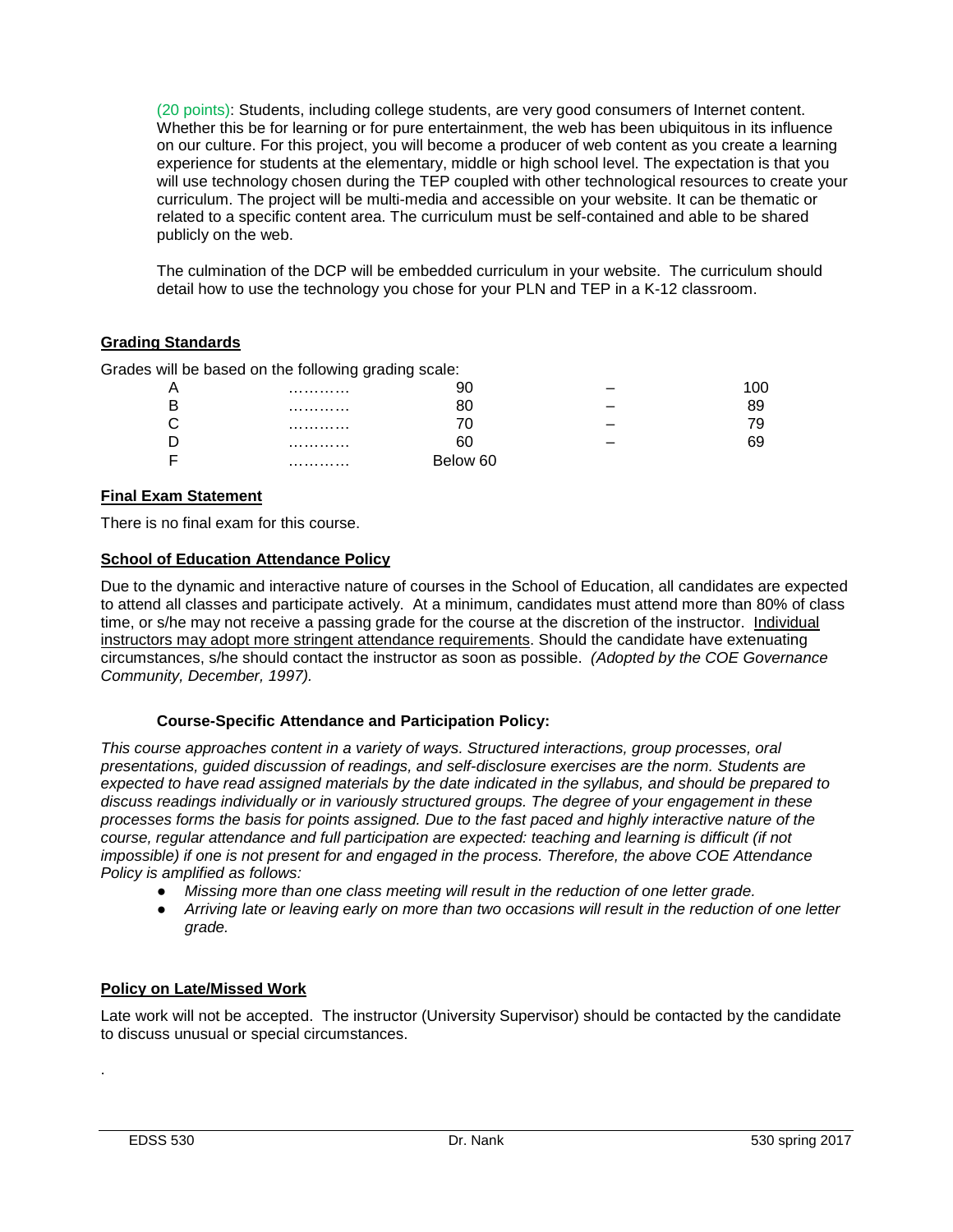# **GENERAL CONSIDERATIONS**

## **CSUSM Academic Honesty Policy**

Students will be expected to adhere to standards of academic honesty and integrity, as outlined in the Student Academic Honesty Policy. All assignments must be original work, clear and error-free. All ideas/material that are borrowed from other sources must have appropriate references to the original sources. Any quoted material should give credit to the source and be punctuated accordingly.

Academic Honesty and Integrity: Students are responsible for honest completion and representation of their work. Your course catalog details the ethical standards and penalties for infractions. There will be zero tolerance for infractions. If you believe there has been an infraction by someone in the class, please bring it to the instructor's attention. The instructor reserves the right to discipline any student for academic dishonesty, in accordance with the general rules and regulations of the university. Disciplinary action may include the lowering of grades and/or the assignment of a failing grade for an exam, assignment, or the class as a whole.

Incidents of Academic Dishonesty will be reported to the Dean of Students. Sanctions at the University level may include suspension or expulsion from the University.

Refer to the full Academic Honesty Policy at: [http://www.csusm.edu/policies/active/documents/Academic\\_Honesty\\_Policy.html](http://www.csusm.edu/policies/active/documents/Academic_Honesty_Policy.html)

## **Plagiarism**

As an educator, it is expected that each candidate (course participant) will do his/her own work, and contribute equally to group projects and processes. Plagiarism or cheating is unacceptable under any circumstances. If you are in doubt about whether your work is paraphrased or plagiarized see the Plagiarism Prevention for Students website [http://library.csusm.edu/plagiarism/index.html.](http://library.csusm.edu/plagiarism/index.html) If there are questions about academic honesty, please consult the University catalog.

## **Students with Disabilities Requiring Reasonable Accommodations**

Students with disabilities who require reasonable accommodations must seek approval for services by providing appropriate and recent documentation to the Office of Disability Support Services (DSS). This office is in Craven Hall 4300, contact by phone at (760) 750-4905, or TTY (760) 750-4909. Students authorized by DSS to receive reasonable accommodations should meet with their instructor during office hours. Alternatively, in order to ensure confidentiality, in a more private setting.

## **All University Writing Requirement**

The writing requirement for this class will be met as described in the assignments. Every course at the university, including this one must have a writing requirement of at least 2500 words.

#### . **Course Format**

This course is held entirely off site at an assigned school site campus. Workshops for candidates are also held in conjunction with the core courses required each Monday.

## **Electronic Communication Protocol**

Electronic correspondence is a part of your professional interactions. If you need to contact the instructor, email is often the easiest way to do so. It is my intention to respond to all received e-mails in a timely manner. Please be reminded that e-mail and on-line discussions are a very specific form of communication, with their own nuances and etiquette. For instance, electronic messages sent in all upper case (or lower case) letters, major typos, or slang, often communicate more than the sender originally intended. With that said, please be mindful of all e-mail and on-line discussion messages you send to your colleagues, to faculty members in the School of Education, or to persons within the greater educational community. All electronic messages should be crafted with professionalism and care.

Things to consider: